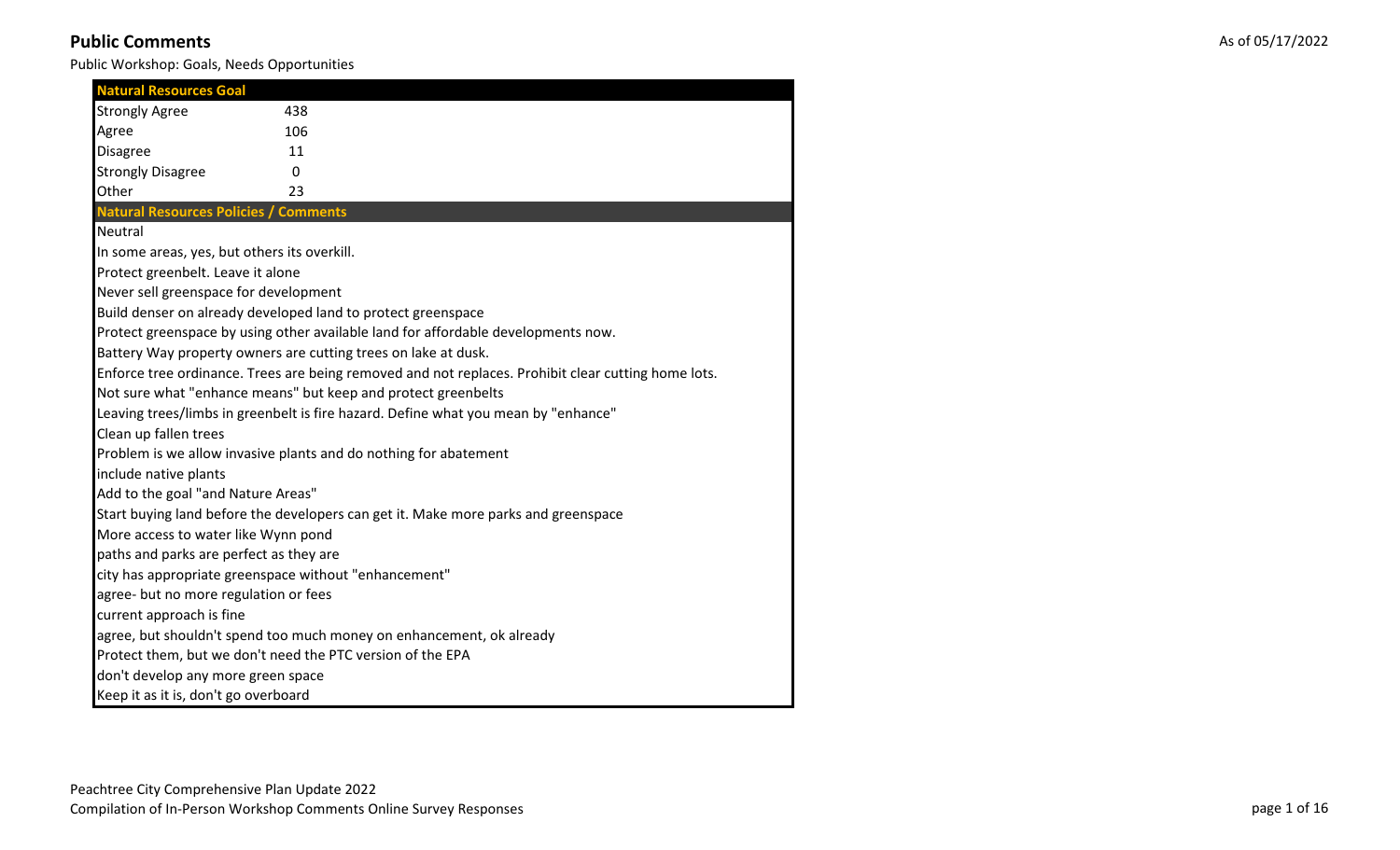Public Workshop: Goals, Needs Opportunities

| <b>Land Use and Development Goal</b>             |                                                                                                                                                  |
|--------------------------------------------------|--------------------------------------------------------------------------------------------------------------------------------------------------|
| <b>Strongly Agree</b>                            | 178                                                                                                                                              |
| Agree                                            | 240                                                                                                                                              |
| <b>Disagree</b>                                  | 58                                                                                                                                               |
| <b>Strongly Disagree</b>                         | 22                                                                                                                                               |
| Other                                            | 83                                                                                                                                               |
| Land Use and Development Policies / Comments     |                                                                                                                                                  |
| Stop building housing of any kind.               |                                                                                                                                                  |
| no added density. No multi-family or big box     |                                                                                                                                                  |
| stop all development until road congestion fixed |                                                                                                                                                  |
| Slow down development                            |                                                                                                                                                  |
| village concept is a joke for MacDuff Parkway    |                                                                                                                                                  |
|                                                  | Hate what the city allow on MacDuff Parkway. Focus on fixing up older homes.                                                                     |
| strongly reject redevelopment                    |                                                                                                                                                  |
|                                                  | Get rid of existing strip malls and high density housing                                                                                         |
| I don't fully understand the statement           |                                                                                                                                                  |
| I like the village concept. Keep it              |                                                                                                                                                  |
| Leave the village concept in place.              |                                                                                                                                                  |
| The village concept isn't clear anymore          |                                                                                                                                                  |
|                                                  | Not practical for one to be exclusive to one's own village                                                                                       |
|                                                  | The village concept has change to a point of no return. More non-PTC residents travel through and make it impossible to get around.              |
|                                                  | This is no longer possible given the current developments that have happened in the city                                                         |
|                                                  | Development is primarily a private enterprise. Government role has to do with zoning, infrastructure and potentially incentives.                 |
| Let the city grow                                |                                                                                                                                                  |
| support the 1972 version of the village concept  |                                                                                                                                                  |
|                                                  | 1985 & 1992 concepts OK. Shopping should be neighborhood-scale, not regional                                                                     |
|                                                  | Develop & rezone Huddleston Road for more restaurants, entertainment options                                                                     |
|                                                  | Develop infrastructure for the Huddleston Road arts & Entertainment district with achievable and attractive housing options to younger workforce |
|                                                  | Redevelopment only. No more development. Raise taxes if you need to. Stop funding everything through sales taxes and property taxes. Enough      |
|                                                  | Strongly agree. We need to rethink a City Center focused on Food/ Entertainment                                                                  |
|                                                  | Get the Village Concept focused on more redevelopment into live work play and less on shopping centers                                           |
|                                                  | Along with the villages there should be a centralized downtown area.                                                                             |
|                                                  | Originally planned for denser centers and walkable villages- not shopping centers with huge parking lots you have to drive to.                   |
| sustain step-down density                        |                                                                                                                                                  |

Peachtree City Comprehensive Plan Update 2022

Compilation of In-Person Workshop Comments Online Survey Responses page 2 of 16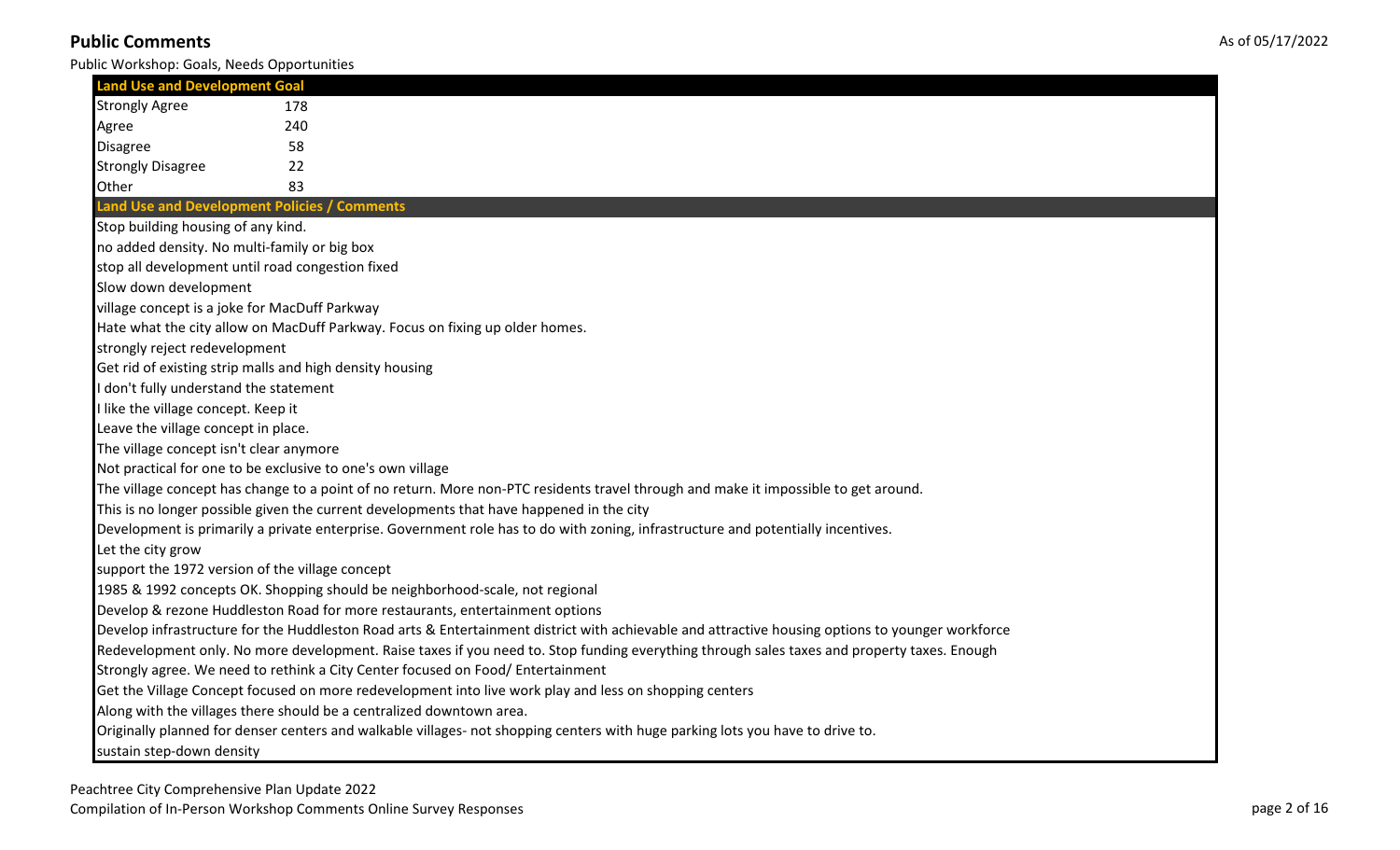| <b>Transportation Goal</b>                      |                                                                                                                                |  |
|-------------------------------------------------|--------------------------------------------------------------------------------------------------------------------------------|--|
| <b>Strongly Agree</b>                           | 209                                                                                                                            |  |
| Agree                                           | 137                                                                                                                            |  |
| <b>Disagree</b>                                 | 75                                                                                                                             |  |
| <b>Strongly Disagree</b>                        | 90                                                                                                                             |  |
| Other                                           | 97                                                                                                                             |  |
| <b>Transportation Policies</b>                  |                                                                                                                                |  |
|                                                 | Add "Active transportation/ Alternative modes" to the Goal. That is the Path system                                            |  |
| Change "Explore" to "establish" truck routes    |                                                                                                                                |  |
|                                                 | Add "With end-of-trip facilities" to alternative modes goal (bike parking)                                                     |  |
|                                                 | add "for automobiles and active alternative transportation"                                                                    |  |
|                                                 | Truck route ordinance has not been updated in 20 years. No thru tricks should be the standard on City streets                  |  |
| fix congestion at 54/74                         |                                                                                                                                |  |
|                                                 | Do not spend PTC money to fix traffic caused by non-PTC residents                                                              |  |
|                                                 | We need bypasses to stop the thru traffic congestion                                                                           |  |
| Do not expand TDK                               |                                                                                                                                |  |
|                                                 | a road from south PTC to Coweta would eliminate traffic in 74/54 intersection                                                  |  |
| No public transit                               |                                                                                                                                |  |
|                                                 | Agree- but no transportation to and from Atlanta                                                                               |  |
| No buses or trains, only expand the path system |                                                                                                                                |  |
|                                                 | I would like to have public transit into Midtown Atlanta like Cobb and Gwinnett have                                           |  |
| Perhaps a trolly                                |                                                                                                                                |  |
|                                                 | Provide van transportation for elderly or disabled                                                                             |  |
|                                                 | Community has adequate traffic flow for residential community                                                                  |  |
| Paths need more directional signage             |                                                                                                                                |  |
|                                                 | Cart paths only. Improve walkability. No matter what plan PTC has for cars, the roads will still be jammed from Coweta people. |  |
| I get around via golf cart and love it          |                                                                                                                                |  |
|                                                 | Can we increase any options where golf carts have more main road crossing potential                                            |  |
|                                                 | Market Place/ Avenues/ Overlook/ Westpark need better/ more direct cart connections                                            |  |
|                                                 | Define all future path system connections to neighboring communities. There are gaps in the master path plan                   |  |
|                                                 | Bigger focus to walkable mixed-use communities and villages with greater density than single-family neighborhoods              |  |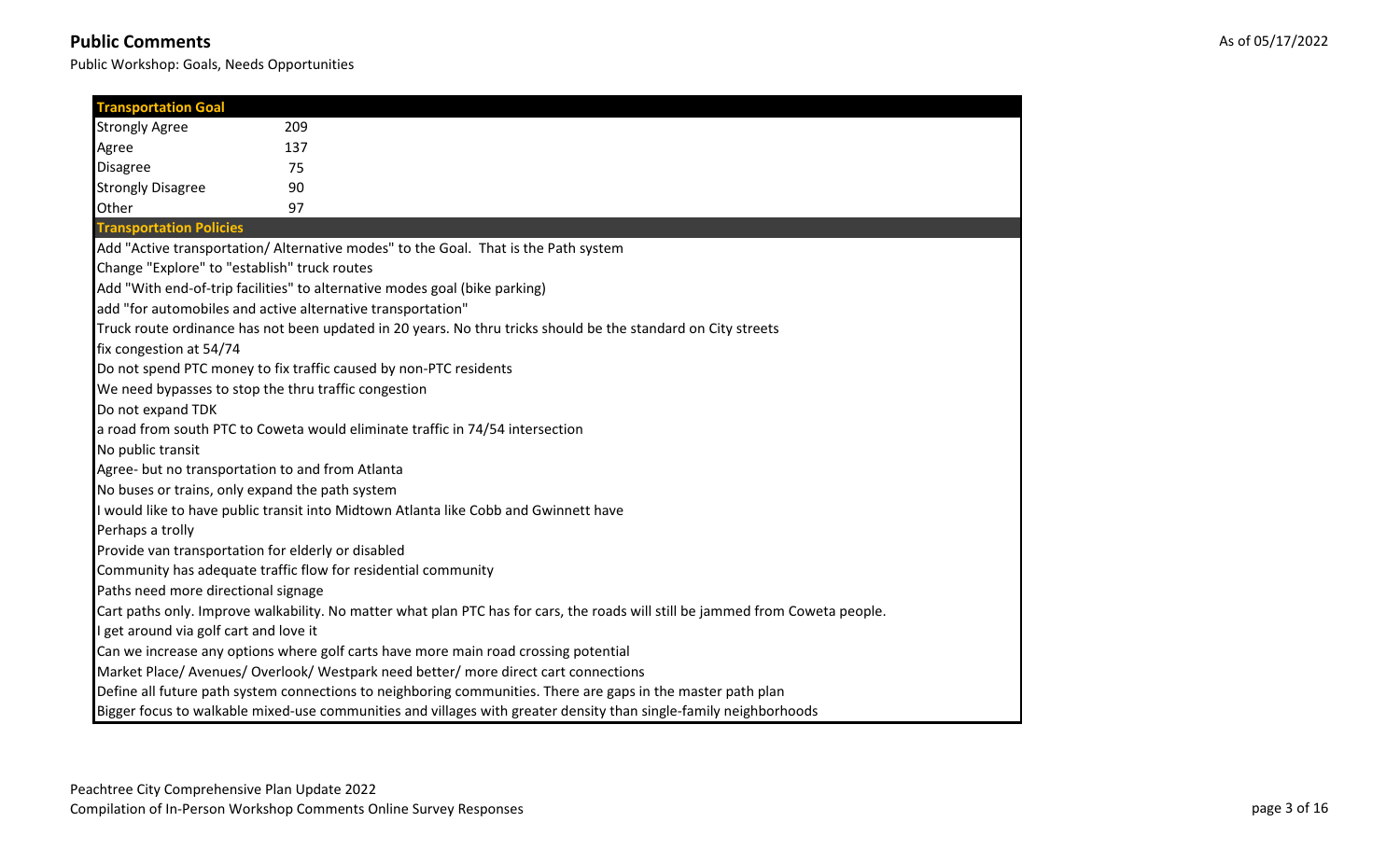Public Workshop: Goals, Needs Opportunities

| <b>Economic Development Goal</b>                             |     |                                                                                                             |
|--------------------------------------------------------------|-----|-------------------------------------------------------------------------------------------------------------|
| <b>Strongly Agree</b>                                        | 297 |                                                                                                             |
|                                                              | 202 |                                                                                                             |
| Agree                                                        |     |                                                                                                             |
| <b>Disagree</b>                                              | 19  |                                                                                                             |
| <b>Strongly Disagree</b>                                     | 9   |                                                                                                             |
| Other                                                        | 41  |                                                                                                             |
| <b>Economic Development Policies</b>                         |     |                                                                                                             |
| Add "that encourages innovation"                             |     |                                                                                                             |
|                                                              |     | I support clean industrial growth, corporate headquarters, training, warehouse.                             |
|                                                              |     | Maximize tax contributions is not as important as a healthy environment                                     |
| no more retail. Do not develop Greenspce                     |     |                                                                                                             |
|                                                              |     | More restaurants and small shops. No big box, no more traffic.                                              |
| We are not Alpharetta.                                       |     |                                                                                                             |
| We will never have jobs in PTC that pay enough to live here. |     |                                                                                                             |
| No more retail. Those are not high paying jobs               |     |                                                                                                             |
| Allow free market. City should not pick winners and losers   |     |                                                                                                             |
| What about redevelopment?                                    |     |                                                                                                             |
|                                                              |     | Redevelop under-utilized areas for new use such as the old Meade softball to growing sports like pickleball |
| Support new small businesses and work-at-home                |     |                                                                                                             |
| attract temporary office and meeting space services          |     |                                                                                                             |
|                                                              |     | Enable diversity in housing and attractions to draw a younger workforce                                     |

#### **Broadband Goal**

Set goal of hosting periodic community open house to review commercial plans

and exchange visions for upgrades, security, resilience

#### **Broadband Policies**

Establish Quick review and approval process for communication upgrades

PTC should not compete with the commercial sector

Press to become a digital city & restrict the use of satellite dishes at homes. Fiber only.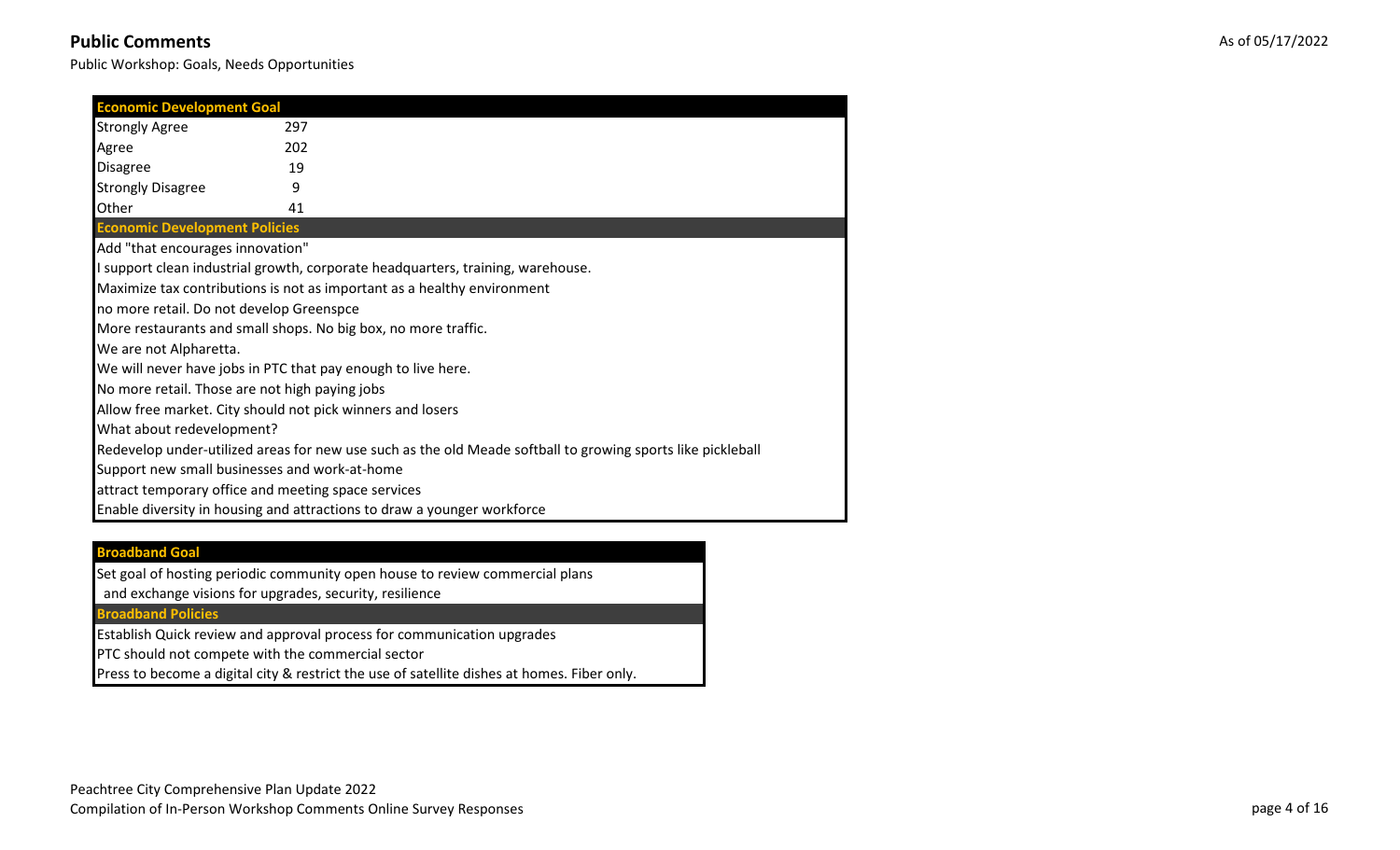| <b>Housing Goals</b>                        |                                                                                                                              |
|---------------------------------------------|------------------------------------------------------------------------------------------------------------------------------|
| <b>Strongly Agree</b>                       | 135                                                                                                                          |
| Agree                                       | 133                                                                                                                          |
| <b>Disagree</b>                             | 117                                                                                                                          |
| <b>Strongly Disagree</b>                    | 101                                                                                                                          |
| Other                                       | 83                                                                                                                           |
| <b>Housing Policies</b>                     |                                                                                                                              |
| Stop all development                        |                                                                                                                              |
| No more apartments                          |                                                                                                                              |
|                                             | Apartments should be capped at 10% of city stock.                                                                            |
|                                             | I think the mix of 83% sf homes is right. Do not increase the percentage of condos/ apartments                               |
|                                             | I think we already have a broad range of housing. 75% owner occupied is fine.                                                |
|                                             | More condos and townhomes OK. No more apartments                                                                             |
| Need more condos for seniors                |                                                                                                                              |
|                                             | Need more high end townhomes and brownstones                                                                                 |
|                                             | Make housing affordable for younger population trying to move here for schools                                               |
| Need high-end options for downsizing.       |                                                                                                                              |
|                                             | More condos & apartments for young families/ professionals                                                                   |
|                                             | Open to more affordable single family starter homes                                                                          |
|                                             | With apartments at 97% capacity, why not more NEW apartments?                                                                |
|                                             | Should not be afraid of multi-family housing. Need to consider traffic                                                       |
|                                             | Yes to a broad range of housing opportunities that have walkable connections to a variety of attractions & services          |
|                                             | more multi-use zoning where apartments/ condos on top of restaurants/ businesses                                             |
| continue emphasis on owner-occupied housing |                                                                                                                              |
|                                             | Would rather have homes than apartments and townhomes                                                                        |
| single self owned homes most important      |                                                                                                                              |
| We do not want low income housing           |                                                                                                                              |
|                                             | Just because you can't afford to live here doesn't mean you have the right to live here. That's why our schools are so good. |
|                                             | No to "short term rental" and apartments rented in single family neighborhoods. Keep SF zoning for SF                        |
|                                             | This is not a governmental responsibility. The marketplace can and should manage this.                                       |
| Discourage rentals                          |                                                                                                                              |
|                                             | There's not enough housing-so many families looking, but nothing to but.                                                     |
| No more room for large developments         |                                                                                                                              |
|                                             | Permit construction of stand-alone home offices and family quarters on 1/2 acre lots                                         |

Peachtree City Comprehensive Plan Update 2022

Compilation of In-Person Workshop Comments Online Survey Responses page 5 of 16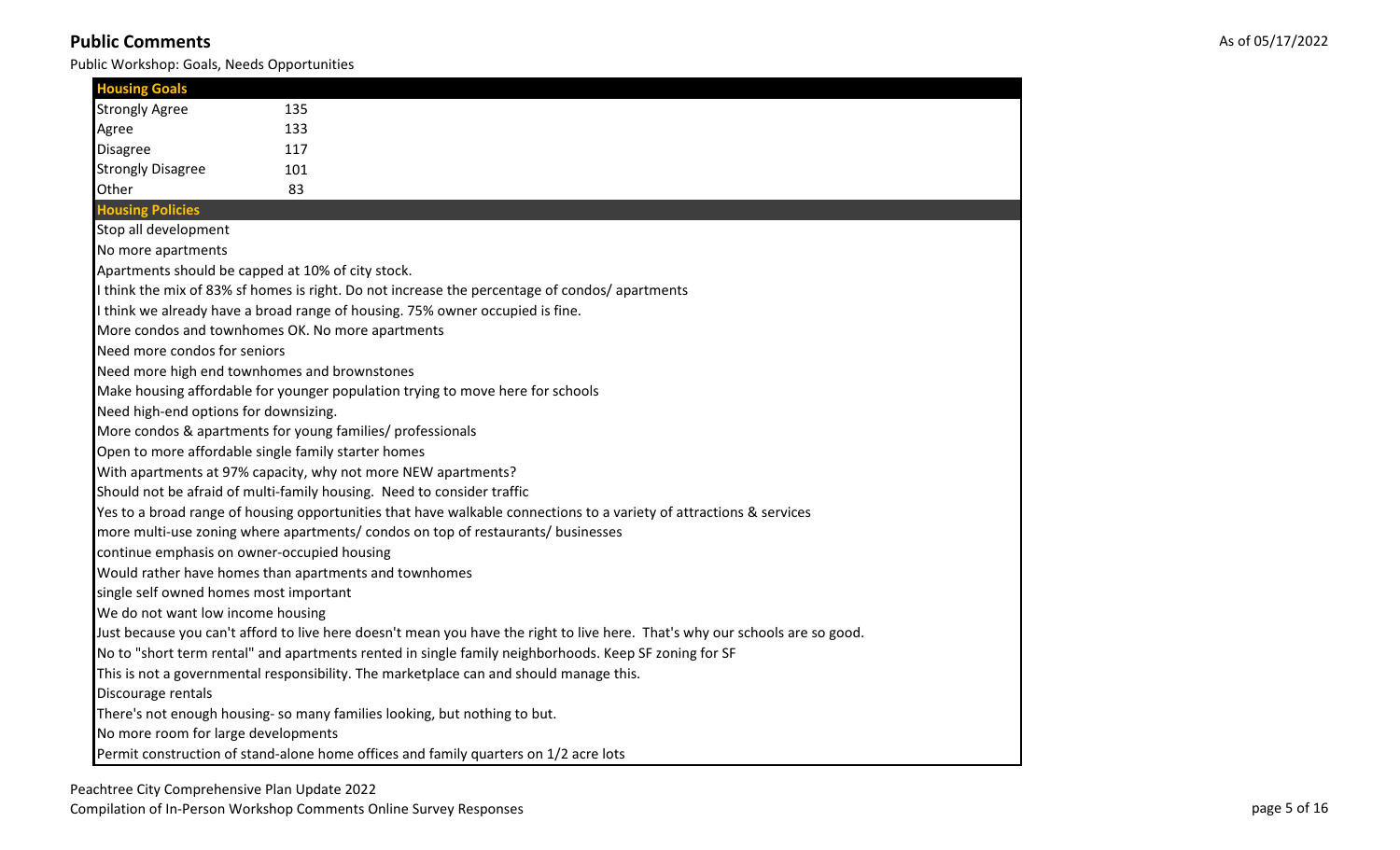| <b>Community Services &amp; Facilities Goal</b>     |                                                                        |                                                                                                             |
|-----------------------------------------------------|------------------------------------------------------------------------|-------------------------------------------------------------------------------------------------------------|
| <b>Strongly Agree</b>                               | 264                                                                    |                                                                                                             |
| Agree                                               | 227                                                                    |                                                                                                             |
| <b>Disagree</b>                                     | 20                                                                     |                                                                                                             |
| <b>Strongly Disagree</b>                            | 10                                                                     |                                                                                                             |
| <b>Other</b>                                        | 45                                                                     |                                                                                                             |
| <b>Community Services &amp; Facilities Policies</b> |                                                                        |                                                                                                             |
|                                                     | Need to improve accessibility for the handicapped at all public partks |                                                                                                             |
|                                                     | Target programs for underserved in our community                       |                                                                                                             |
|                                                     | Strongly reject the notion of services to " all areas"                 |                                                                                                             |
|                                                     |                                                                        | Let's revision current services & facilities for usage numbers & open times for conversion to today's needs |
|                                                     | Allow for more police and do not cut anything from Fire                |                                                                                                             |
|                                                     |                                                                        | Create more avenues for communication to citizens: social media, press releases, Community outreach         |

|     | <b>Greenspace &amp; Public Space Goal</b>                            |                                                                                                            |
|-----|----------------------------------------------------------------------|------------------------------------------------------------------------------------------------------------|
| Yes | 496                                                                  |                                                                                                            |
| No  | 64                                                                   |                                                                                                            |
|     | <b>Greenspace &amp; Public Space Policies</b>                        |                                                                                                            |
|     | Multi-use space for various uses based on season, popularity, etc.   |                                                                                                            |
|     |                                                                      | Develop a forward working plan to enhance existing and develop new green and open spaces                   |
|     |                                                                      | Establish a resident advisory group to review and provide inputs on greenbelt investments and issues       |
|     | prohibit sale of city space to preserve flexibility for future needs |                                                                                                            |
|     | Definitely not lower than the 30% greenspace we have                 |                                                                                                            |
|     |                                                                      | More public spaces are a great idea. Should be at least 80% green. Incorporating new ideas in mixed spaces |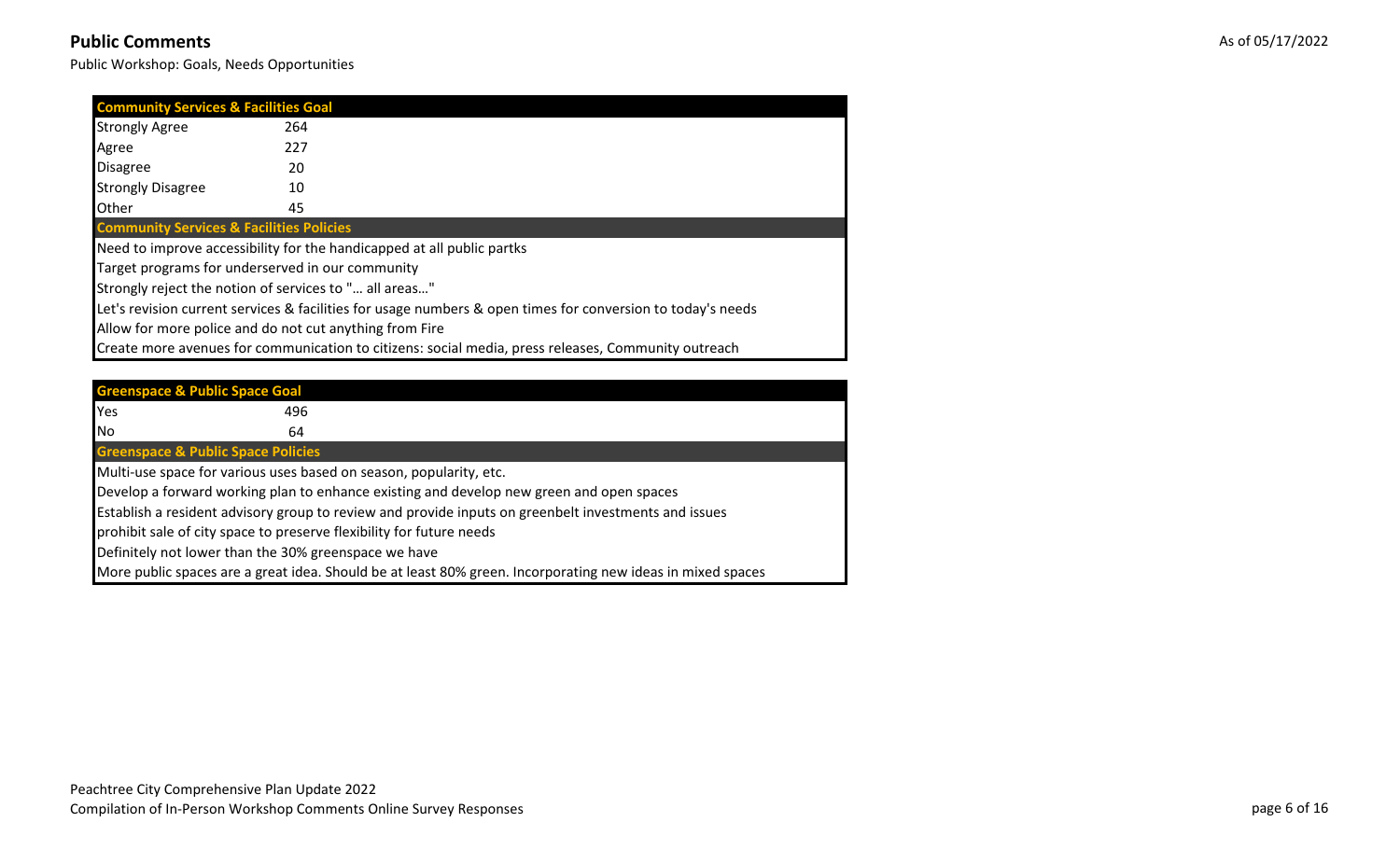| <b>Infrastructure &amp; Fiscal Resilience Goal</b>     |                                                                                                                                                           |
|--------------------------------------------------------|-----------------------------------------------------------------------------------------------------------------------------------------------------------|
| Yes                                                    | 469                                                                                                                                                       |
| INo.                                                   | 53                                                                                                                                                        |
| Other                                                  | 40                                                                                                                                                        |
| <b>Infrastructure &amp; Fiscal Resilience Policies</b> |                                                                                                                                                           |
|                                                        | Make sure engineering standards have longer life span than 20 years                                                                                       |
| Infrastructure no, but fiscal yes                      |                                                                                                                                                           |
|                                                        | We're already 40 years behind on maintenance. Make infrastructure to a higher priority                                                                    |
|                                                        | stormwater used to gome out of general fund and charged one time fee. Now it's twice a year- mine went up 110%                                            |
| Stormwater tax is made up way to get money             |                                                                                                                                                           |
| Our water smells like sewerage                         |                                                                                                                                                           |
|                                                        | Add goals for maintaining all city-owned infrastructure and get lifecycle replacement targets                                                             |
| Our street has never been paved                        |                                                                                                                                                           |
| Lighten the deer population                            |                                                                                                                                                           |
|                                                        | Bottom line: if PTC budgets for infrastructure maintenance and replacement, the requirements should be specified in CP                                    |
|                                                        | Develop an investment and spending plan for infrastructure, specifically paths & stormwater                                                               |
|                                                        | Maintain what we have and don't build out every square foot of space                                                                                      |
|                                                        | Tire of spending PTC money for non-PTC residents to use/abuse our items.                                                                                  |
|                                                        | We learned from COVID that money in the bank is always a good thing. Keeping extra money is not a big thing, but things need to be fixed, SPLOST is a way |
| Reprioritize this budget as if SPLOST does not pass    |                                                                                                                                                           |
| Increase property tax rates if SPLOST doesn't pass     |                                                                                                                                                           |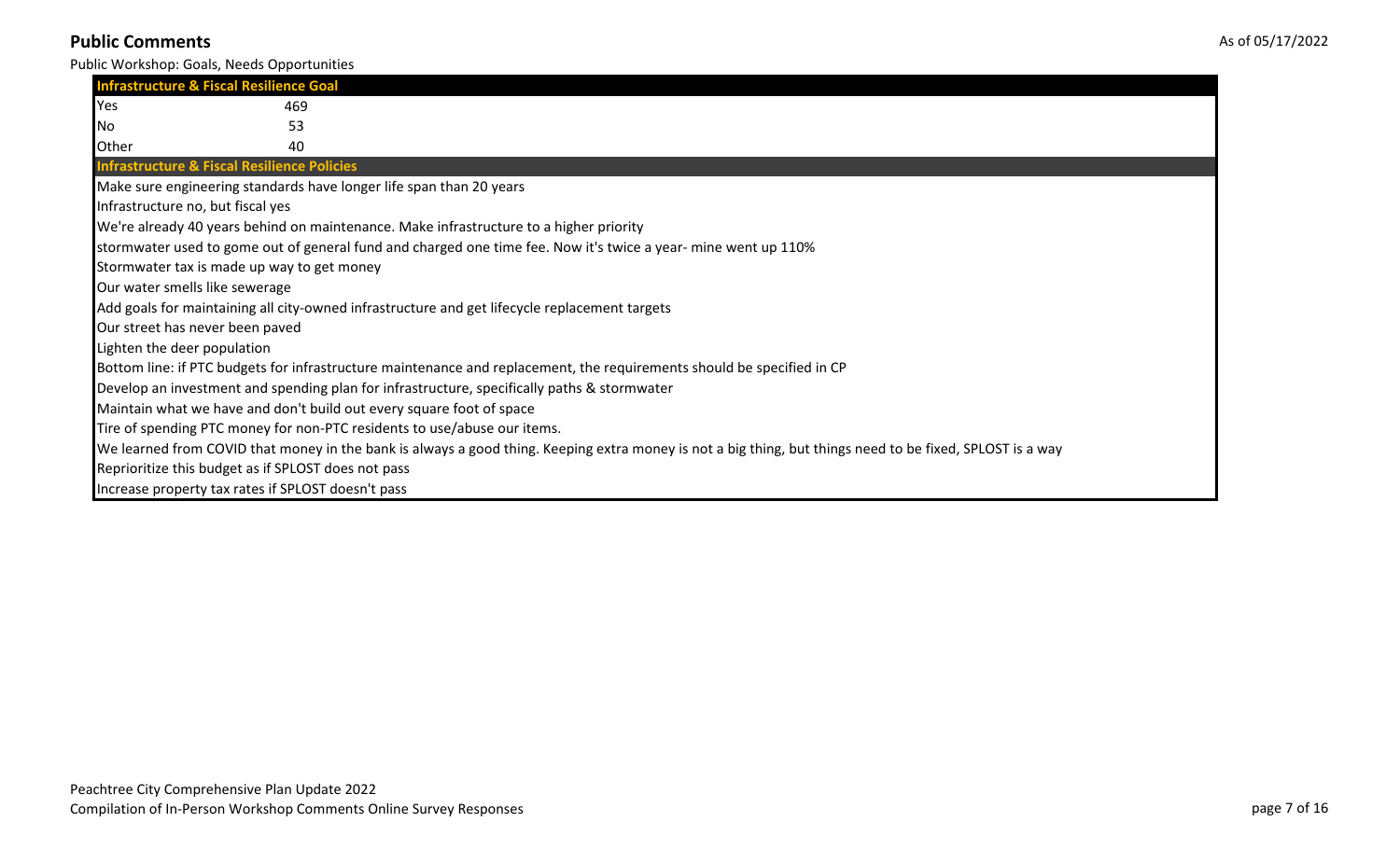| <b>Where I live</b>                           |                     |
|-----------------------------------------------|---------------------|
| <b>Kedron Village</b>                         | 114                 |
| Ardenlee                                      | 3                   |
| Bellenden                                     | $\overline{2}$      |
| <b>Belvedere</b>                              | 1                   |
| Cottage Grove                                 | 1                   |
| Crabapple Woods                               | 1                   |
| Emerling                                      | 1                   |
| Fairfield                                     | $\overline{2}$      |
| <b>Fielding Ridge</b>                         | $\overline{1}$      |
| Georgian Park                                 | 1                   |
| Governor's Row                                | 1                   |
| Heritage, The                                 | $\overline{2}$      |
| Interlochen                                   | 3                   |
| Kedron Village                                | 38                  |
| <b>Kedron Hills</b>                           | 14                  |
| Maple Shade                                   | 5                   |
| Mellington                                    | $\overline{1}$      |
| <b>North Cove</b>                             | $\overline{7}$      |
| North Pinegate                                | $\overline{2}$      |
| Peachtree Pkwy                                | 3                   |
| The Point @ Lake Kedron                       | 5                   |
| Retreat at Peachtree City                     | $\overline{1}$      |
| Sagamore                                      | $\overline{1}$      |
| Shirewood                                     | $\overline{1}$      |
| Smokerise                                     | 6                   |
| <b>Smokerise Corners</b>                      | $\mathbf{1}$        |
| Southern Shore                                | 3                   |
| Spooner Ridge                                 | $\overline{2}$      |
| Stoneybrook                                   | 3                   |
|                                               |                     |
| St. Simon's Cove                              | $\overline{1}$      |
| Wellborn                                      | 1                   |
| Wilksmoor Village                             | 46                  |
| Cedarcroft                                    | 3                   |
| Centennial                                    | 4                   |
| Cresswind                                     | 8                   |
| Everton                                       | 4                   |
| Planterra                                     | 22                  |
| Wilksmoor Village                             | 4                   |
| Wynnmeade                                     | $\mathbf{1}$        |
| <b>Aberdeen Village</b>                       | 48                  |
| Aberdeen Village                              | 2                   |
| <b>Clover Reach</b>                           | 3                   |
| Coventry, The                                 | 3                   |
| Dover Square                                  | 1                   |
| Golfview                                      | 4                   |
| Lake Peachtree                                | 19                  |
| <b>Peachtree Villas</b>                       | $\mathbf{1}$        |
| Pinegate neighborhood                         | 12                  |
| St. Andrews Square                            | $\overline{1}$      |
| <b>Tinsley Mills</b>                          | $\overline{1}$      |
| <b>Twiggs Corner</b>                          | $\mathbf{1}$        |
| Glenloch Village                              | 79                  |
| Avalon                                        | $\mathbf{1}$        |
| <b>Belle Grove</b>                            | $\mathbf{1}$        |
| Edgewater                                     | $\mathbf{1}$        |
| Carriage Lane                                 | $\mathbf{1}$        |
| Fernwood                                      | $\overline{2}$      |
| <b>Fetlock Meadows</b><br><b>Fishers Bank</b> | 4<br>$\overline{2}$ |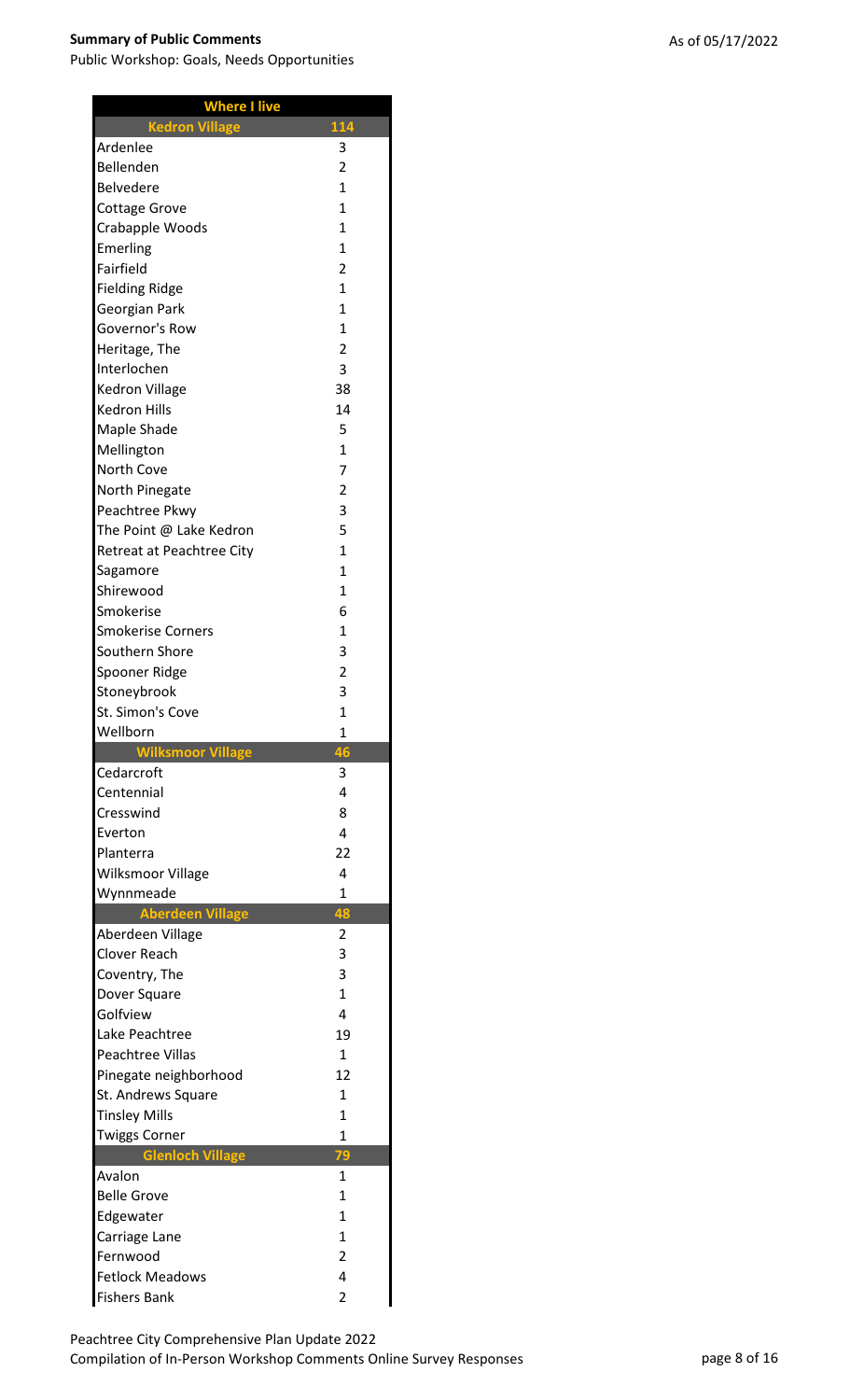$\blacksquare$ 

| <b>Glenloch Village</b>       |                |
|-------------------------------|----------------|
| <b>Gateway Point</b>          | 2              |
| <b>Glenloch Village</b>       | 20             |
| Groveland                     | $\overline{2}$ |
| Lake Forest                   | $\overline{2}$ |
| Lakeside                      | 4              |
| Lakewood                      | 1              |
| Longboat                      | $\overline{2}$ |
| <b>McIntosh Corner</b>        | 6              |
| Overlook                      | $\overline{2}$ |
| Piney Knoll                   | 4              |
| Raintree                      | 3              |
| Sandown                       | 3              |
| Shadowood                     | $\overline{2}$ |
| <b>Spyglass Hill</b>          | 5              |
| <b>Sweetwater Oaks</b>        | $\overline{1}$ |
| <b>Whitfield Farms</b>        | 8              |
| <b>Where I live</b>           |                |
| <b>Braelinn Village</b>       | 110            |
| <b>Ashton Park</b>            | $\mathbf{1}$   |
| <b>Bedford Park</b>           | 1              |
| <b>Braelinn Courts</b>        | $\overline{2}$ |
| <b>Braelinn Village</b>       | 32             |
| <b>Burnham Woods</b>          | 2              |
| Calgary Place                 | 3              |
| Camden Hill                   | 1              |
|                               | $\mathbf{1}$   |
| <b>Camp Creek Estates</b>     |                |
| Colonnade, The                | $\overline{2}$ |
| <b>Crescent Oak</b>           | 1              |
| <b>Cypress Pointe</b>         | 1              |
| Estates, The                  | 3              |
| Evian                         | 1              |
| Fairways, The                 | $\mathbf{1}$   |
| <b>Foreston Place</b>         | 4              |
| Gates, The                    | 3              |
| <b>Hampton Green</b>          | 1              |
| <b>Huntington Place</b>       | 3              |
| <b>Kenton Place</b>           | 3              |
| Kimmeridge                    | 1              |
| Marks                         | 1              |
| <b>Morallion Hills</b>        | 5              |
| Muirfield                     | $\mathbf{1}$   |
| <b>Pleasance Grove</b>        | 1              |
| Preserve, The                 | $\mathbf{1}$   |
| Ridgefield                    | $\mathbf{1}$   |
| <b>Robinson Bend</b>          | 3              |
| Rockspray                     | 4              |
| Rubicon                       | $\mathbf{1}$   |
| Somerby                       | 1              |
| Tamerlane                     | 1              |
| The Terraces                  | 4              |
| Timberlay                     | $\mathbf{1}$   |
| <b>Village Park</b>           | 3              |
| Village on the Green          | $\mathbf{1}$   |
| <b>Waterford Green</b>        | $\overline{2}$ |
| Wilshire                      | 12             |
| <b>Peachtree City</b>         |                |
| Peachtree City                | 13             |
| <b>Outside Peachtree City</b> | $\overline{c}$ |
|                               |                |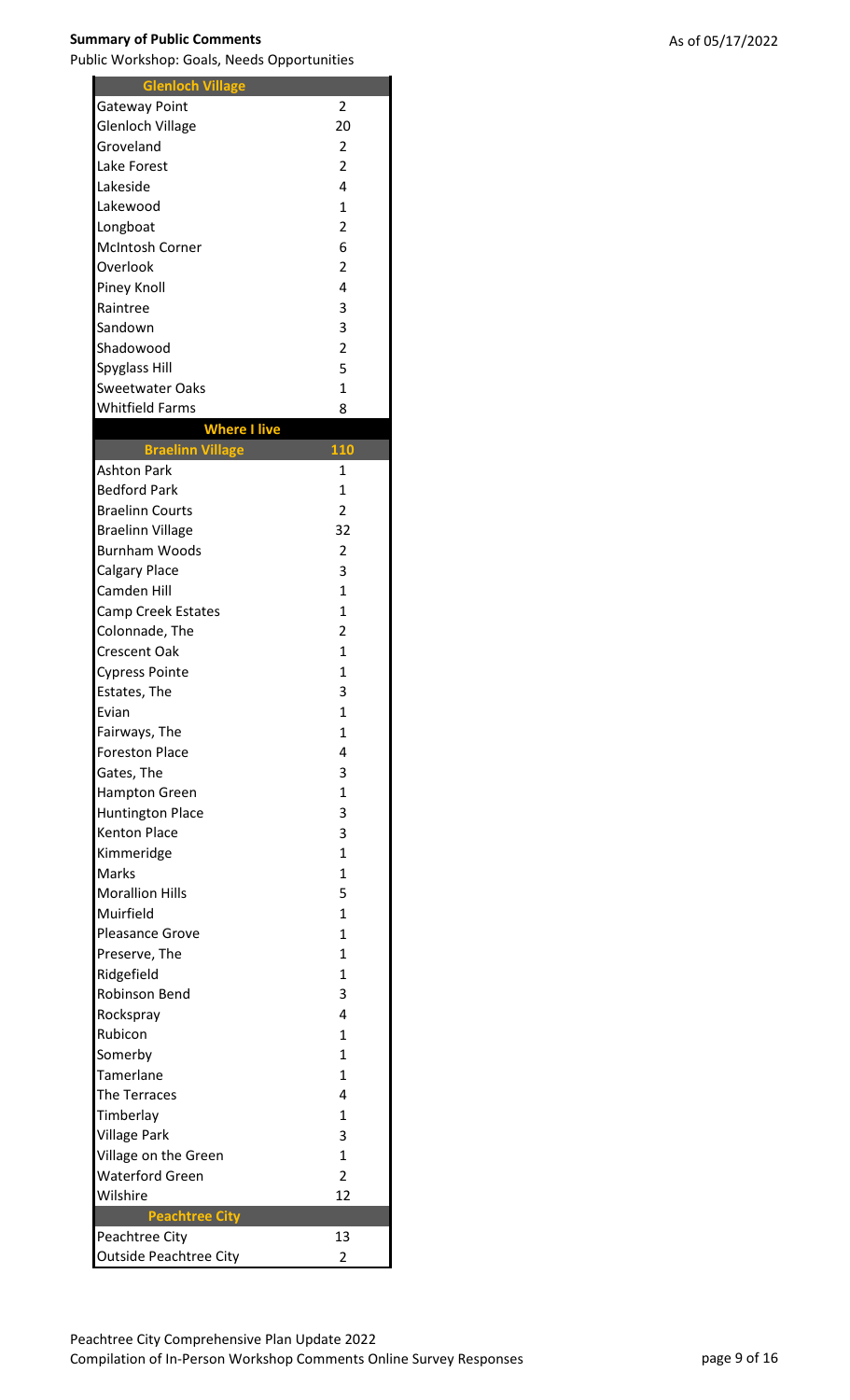| <b>Where I Go in PTC regularly</b>          |                  |    |
|---------------------------------------------|------------------|----|
| <b>Wilksmoor Village Locations</b>          |                  | 33 |
| Avenue, The                                 | 13               |    |
| Home Dep/ Walmart / Best Buy                | 8                |    |
| Line Creek brewery                          | 5                |    |
| Line Creek park                             | 3                |    |
| <b>Overlook Shopping</b>                    | 1                |    |
| Tennis Center                               | 3                |    |
| <b>Aberdeen Village Locations</b>           |                  | 35 |
| Aberdeen Village retail                     | 3                |    |
| All Children's                              | 2                |    |
| Drake Field/ Library/ City Hall             | 18               |    |
| <b>Flat Creek Golf Course</b>               | 1                |    |
| Riley Field/ PTC Elementary                 | 4                |    |
| West Park Walk/ Commerce Dr                 | 5                |    |
| Wisdom retail center                        | $\overline{2}$   |    |
| <b>Glenloch Village Locations</b>           |                  | 38 |
| Battery Way Park/Boat ramp                  | 15               |    |
| J Booth Middle                              | 4                |    |
| Dog park                                    | 1                |    |
| Glenloch park                               | $\mathbf{1}$     |    |
| Hilton                                      | $\mathbf{1}$     |    |
| <b>Huddleston Pond park</b>                 | 8                |    |
| P'tree Xing (Fresh Market)                  | $\overline{7}$   |    |
| Steven's Entry retail/ office               | 1                |    |
| <b>Kedron Village (Lexington) Locations</b> |                  | 26 |
| Lexington/ One Life/ Sprouts                | 10               |    |
| Publix SR 54 E                              | 12               |    |
| Holy Trinity Catholic Church                | 4                |    |
| <b>Kedron Village (north) Locations</b>     |                  | 40 |
| Aquatic Center                              | 3                |    |
| <b>Blue Smoke park</b>                      | $\mathbf{1}$     |    |
| Kedron retail (Target/ Kroger)              | 34               |    |
| McIntosh High School                        | 2                |    |
| <b>Where I Go in PTC regularly</b>          |                  |    |
| <b>Braelinn Village (central) Locations</b> |                  | 43 |
| <b>Braelinn Park</b>                        | 3                |    |
| <b>Braelinn Golf Course</b>                 | $\mathbf{1}$     |    |
| Braelinn Village shopping                   | 31               |    |
| Flat Creek nature area                      | $\overline{2}$   |    |
| Luther Glass park                           | 6                |    |
| <b>Braelinn Village (Wilshire)</b>          | <b>Locations</b> | 12 |
| Meade Fields                                | $\mathbf{1}$     |    |
| <b>PAC</b>                                  | $\overline{2}$   |    |
| <b>Starr's Mill Schools</b>                 | $\overline{2}$   |    |
| Wilshire Village shopping                   | 7                |    |
| <b>Industrial Park</b>                      |                  | 9  |
| <b>Industrial Park</b>                      | 7                |    |
| Lake McIntosh Park                          | 2                |    |
| <b>City-wide</b>                            |                  | 44 |
| Multiple places                             | 9                |    |
| Paths                                       | 28               |    |
| <b>Stay Home</b>                            | 7                |    |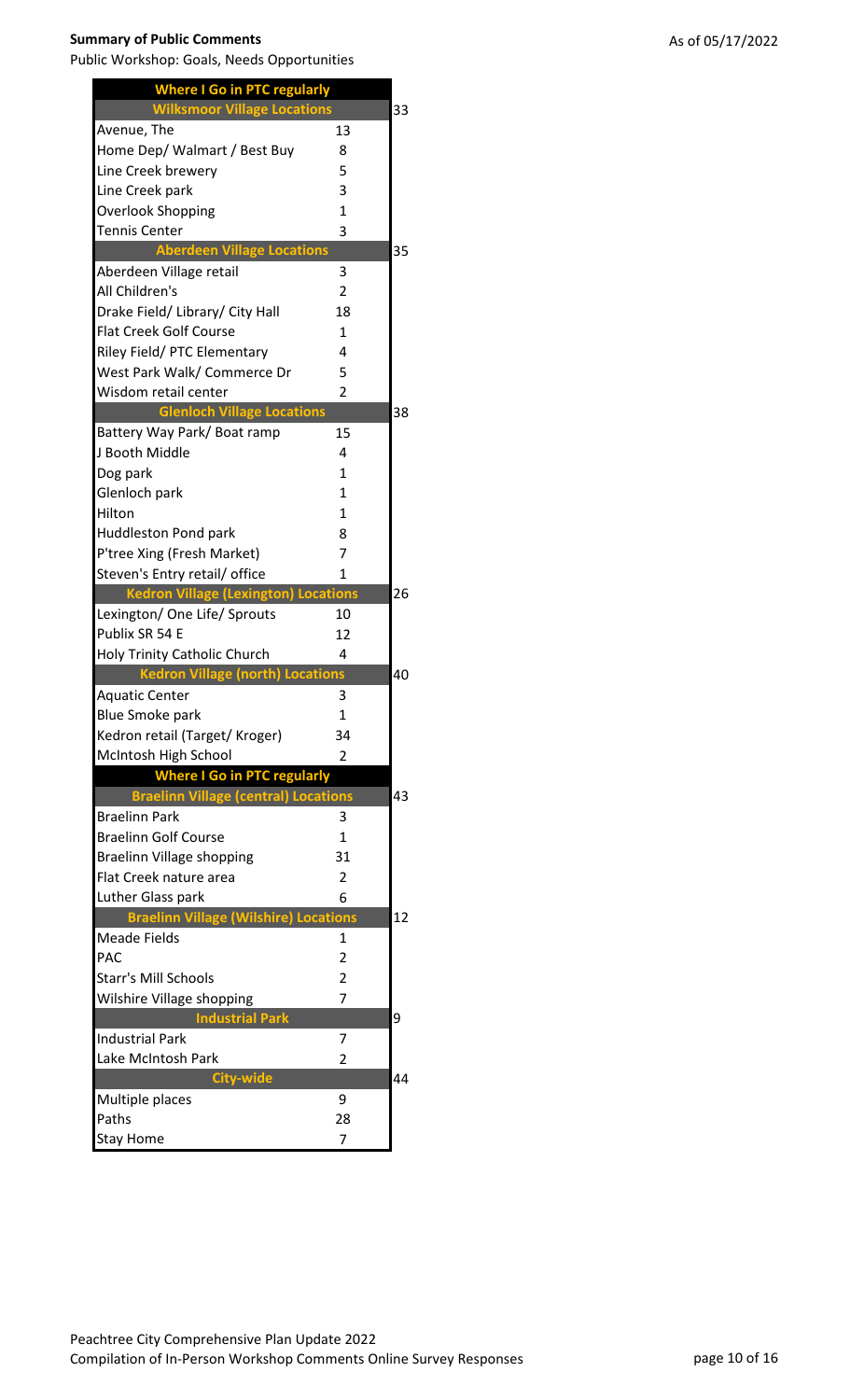| <b>Redevelopment Sites</b>                                          | <b>Still</b>       | <b>No Longer</b>   | I don't |     |            |         |
|---------------------------------------------------------------------|--------------------|--------------------|---------|-----|------------|---------|
|                                                                     | <b>Appropriate</b> | <b>Appropriate</b> | know    |     | Supp Don't | I don't |
|                                                                     |                    |                    |         | ort | Support    | know    |
| Wynnmeade subdivision                                               | 265                | 100                | 88      | 58% | 22%        | 19%     |
| Aberdeen Village retail                                             | 277                | 118                | 59      | 61% | 26%        | 13%     |
| Westpark Walk retail                                                | 224                | 164                | 58      | 50% | 37%        | 13%     |
| Willowbend Center retail                                            | 251                | 126                | 72      | 56% | 28%        | 16%     |
| <b>Huddleston Road corridor</b>                                     | 255                | 152                | 49      | 56% | 33%        | 11%     |
| Lake Peachtree subdivision                                          | 113                | 211                | 106     | 26% | 49%        | 25%     |
| Braelinn Village retail                                             | 323                | 119                | 29      | 69% | 25%        | 6%      |
| Peachtree Crossing retail                                           | 152                | 147                | 124     | 36% | 35%        | 29%     |
| Steven's Entry retail & office                                      | 212                | 152                | 81      | 48% | 34%        | 18%     |
| Peachtree Crossing sub.                                             | 100                | 151                | 169     | 24% | 36%        | 40%     |
| <b>Comments:</b>                                                    | 66                 |                    |         |     |            |         |
| What is meant by redevelopment? What city funds would be spent?     |                    |                    |         |     |            |         |
| Are homes being replaced with something else?                       |                    |                    |         |     |            |         |
| Your questions stink                                                |                    |                    |         |     |            |         |
| Questions force pro-development only options                        |                    |                    |         |     |            |         |
| Too difficult to answer                                             |                    |                    |         |     |            |         |
| No development until traffic problem fixed                          |                    |                    |         |     |            |         |
| No redevelopment until all retail spaces filled                     |                    |                    |         |     |            |         |
| Redevelopment not necessary                                         |                    |                    |         |     |            |         |
| No redevelopment into higher density housing                        |                    |                    |         |     |            |         |
| Mixed use is a trend that will die. SF only                         |                    |                    |         |     |            |         |
| If something needs redevelopment, market can accomplish this        |                    |                    |         |     |            |         |
| it is not the responsibility of government to redevelop anything    |                    |                    |         |     |            |         |
| Let the market drive redevelopment                                  |                    |                    |         |     |            |         |
| How can redevelopment happen if privately owned?                    |                    |                    |         |     |            |         |
| Redevelopment should ensure appearance, greenspace and PTC qol      |                    |                    |         |     |            |         |
| Kedron Pool area                                                    |                    |                    |         |     |            |         |
| Area between Aberdeen retail and West Park Walk                     |                    |                    |         |     |            |         |
| Glenloch needs redeveloped                                          |                    |                    |         |     |            |         |
| Publix East shopping center and Governor's Square                   |                    |                    |         |     |            |         |
| Area around new middle school                                       |                    |                    |         |     |            |         |
| Hilton conference center needs help- it could be so much better     |                    |                    |         |     |            |         |
| Hilton convention center                                            |                    |                    |         |     |            |         |
| City hall area                                                      |                    |                    |         |     |            |         |
| restaurant over library overlooking lake                            |                    |                    |         |     |            |         |
| Relocate City hall and use land for businesses and families         |                    |                    |         |     |            |         |
| Disc golf course                                                    |                    |                    |         |     |            |         |
| <b>Twiggs Corner Condos</b>                                         |                    |                    |         |     |            |         |
| Mayor's Huddleston concept sounds good, but will bring traffic      |                    |                    |         |     |            |         |
| Huddleston road needs redeveloped                                   |                    |                    |         |     |            |         |
| Huddleston Road with gastro pubs and connect to the Avenue          |                    |                    |         |     |            |         |
| Forget connecting Huddleston Road with Planterra traffic signal     |                    |                    |         |     |            |         |
| <b>Tennis Center</b>                                                |                    |                    |         |     |            |         |
| former community garden on McIntosh Trail                           |                    |                    |         |     |            |         |
| Nothing at old garden site unless it's a lakeside restaurant        |                    |                    |         |     |            |         |
| dog park at amphitheater                                            |                    |                    |         |     |            |         |
| Braelinn Village retail                                             |                    |                    |         |     |            |         |
| Old Kmart                                                           |                    |                    |         |     |            |         |
| south end of the city                                               |                    |                    |         |     |            |         |
| old ReNew apartments                                                |                    |                    |         |     |            |         |
| Recycle center and mulch yard                                       |                    |                    |         |     |            |         |
| <b>TDK</b> area                                                     |                    |                    |         |     |            |         |
| Need to take gas boats off Lake Peachtree                           |                    |                    |         |     |            |         |
| People who live near it should make decision, not elected officials |                    |                    |         |     |            |         |
| Aberdeen redevelopment would be a bust. High traffic zone           |                    |                    |         |     |            |         |

|  |  |  | As of 05/17/2022 |
|--|--|--|------------------|
|--|--|--|------------------|

|     | Supp Don't | I don't |     |
|-----|------------|---------|-----|
| ort | Support    | know    |     |
| 58% | 22%        |         | 19% |
| 61% | 26%        |         | 13% |
| 50% | 37%        |         | 13% |
| 56% | 28%        |         | 16% |
| 56% | 33%        |         | 11% |
| 26% | 49%        |         | 25% |
| 69% | 25%        |         | 6%  |
| 36% | 35%        |         | 29% |
| 48% | 34%        |         | 18% |
| 24% | 36%        |         | 40% |
|     |            |         |     |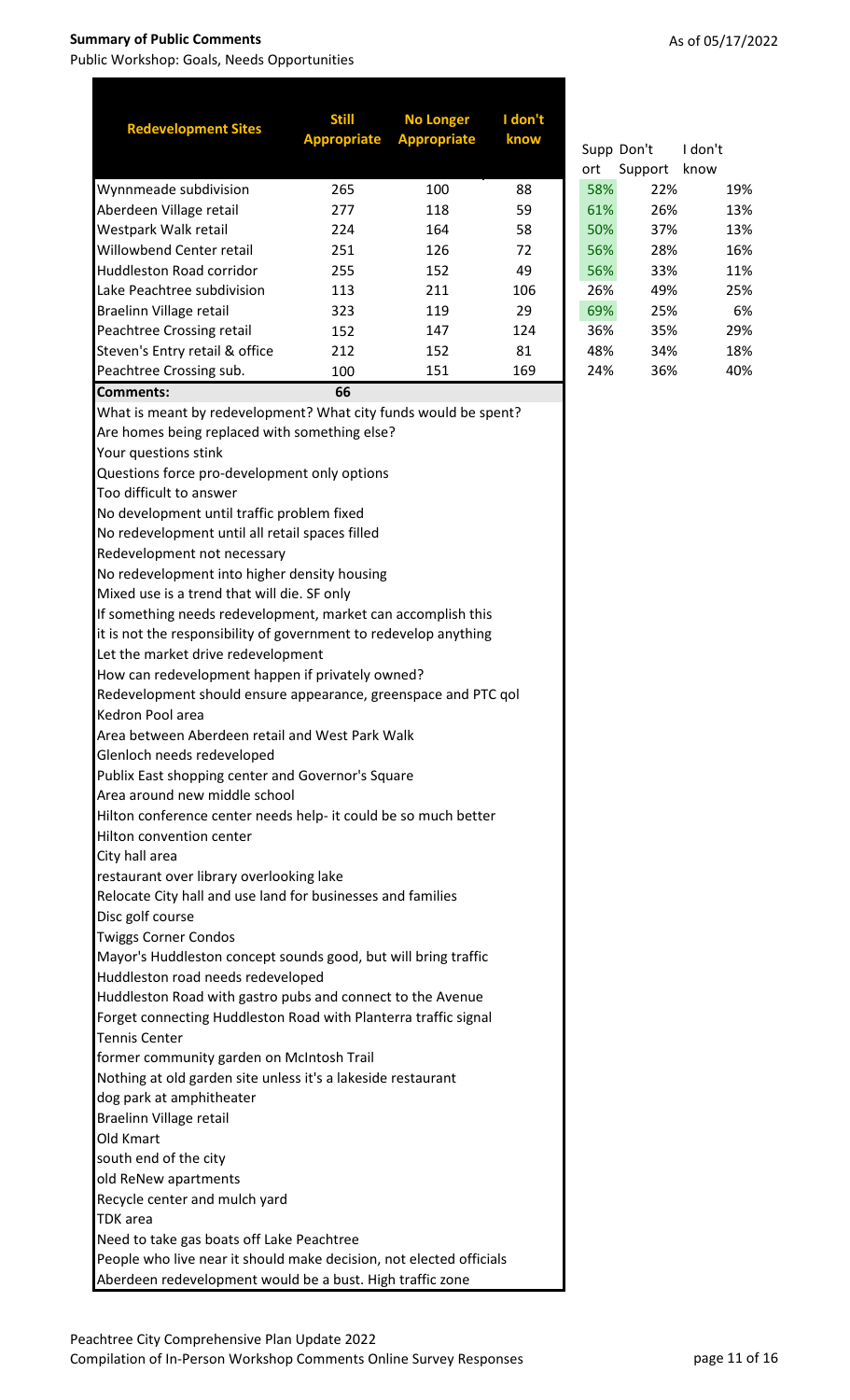| <b>What I Love About Peachtree City</b> |                |     |
|-----------------------------------------|----------------|-----|
| Multi-Use Paths & Golf carts            | 143            |     |
| Greenspace / Trees                      | 64             | 100 |
| Parks / Lakes                           | 36             |     |
| Security / Public Safety                | 64             |     |
| <b>Schools</b>                          | 44             |     |
| <b>Village Concept</b>                  | 39             | 41  |
| large lots                              | $\overline{2}$ |     |
| good quality of life                    | 6              | 40  |
| small-town feel / family friendly       | 34             |     |
| The people                              | 27             | 36  |
| Ethnic & age diversity                  | 4              |     |
| We're wealthy                           | 5              |     |
| <b>Golf courses</b>                     | $\overline{2}$ | 30  |
| Rec facilities, programs, sports        | 28             |     |
| newer city                              | $\overline{2}$ | 21  |
| Well maintained/ clean. Attracti        | 19             |     |
| Proximity to Atlanta & ATL airpo        | 13             |     |
| <b>The Fred</b>                         | 6              | 11  |
| <b>Night Market</b>                     | $\overline{2}$ |     |
| <b>Line Creek Brewery</b>               | $\mathbf{1}$   |     |
| Library                                 | $\overline{2}$ |     |
| Local govern't does good job            | $\mathbf{1}$   |     |
| <b>Good mix of retail &amp; dining</b>  | 6              |     |
| low traffic congestion mostly           | 3              |     |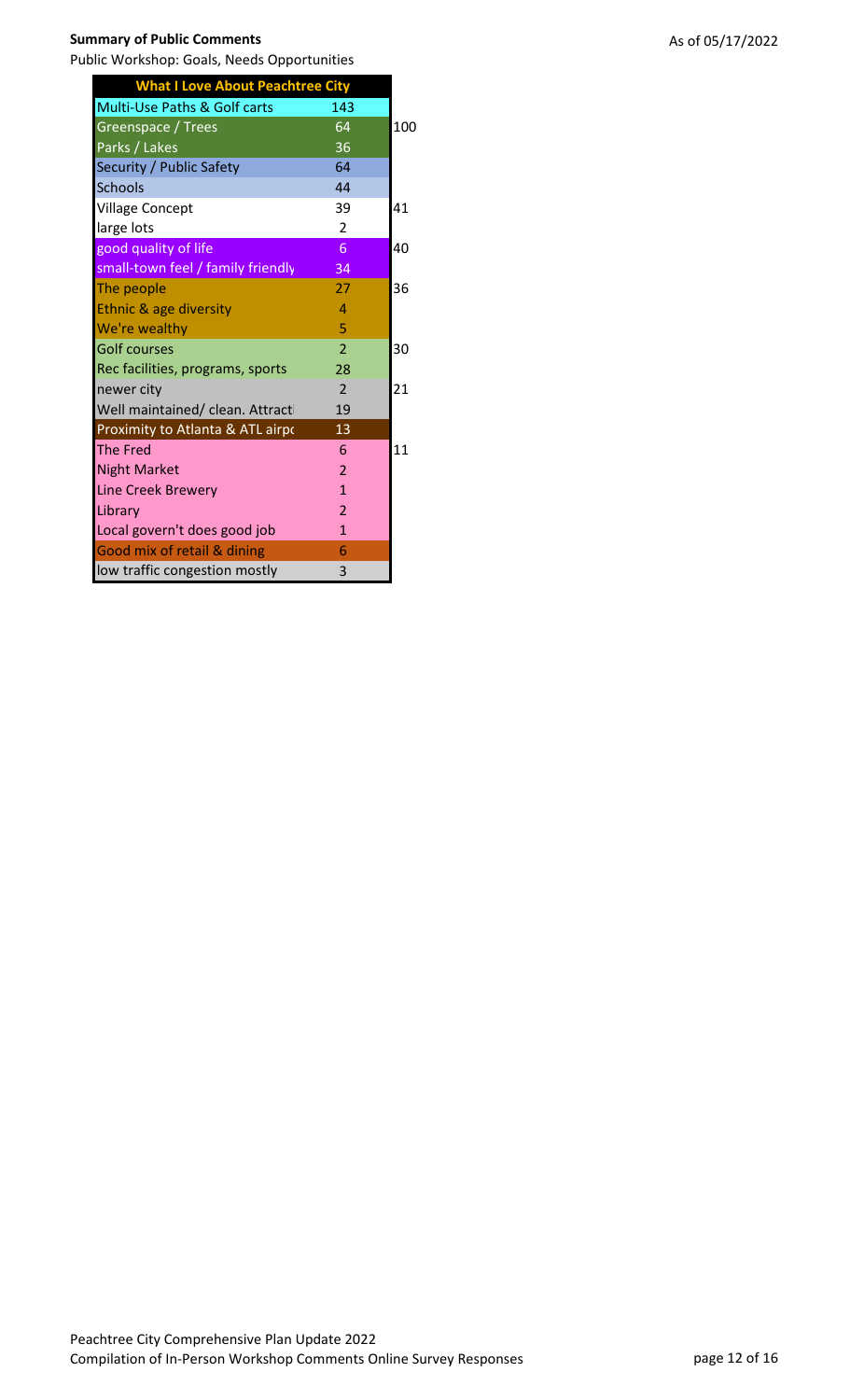**What I Would Change About PTC**

| traffic solutions on 54 West                          | 24             |                |
|-------------------------------------------------------|----------------|----------------|
| remove stop signs/ speed bumps on MacDuff             | 3              |                |
| widen Peachtree Pkwy north/ fix Walt Banks            | $\overline{2}$ |                |
| divert traffic around city instead of through it      | 10             |                |
| need sidewalks on Carriage lane                       | $\mathbf{1}$   |                |
| give voting rights back to Planning Commission        | 1              | 39             |
| Stop Planning dept assisting applicants               | 1              |                |
| Slow/ Stop growth                                     | 8              |                |
| Update architectural design & village regulations     | $\overline{2}$ |                |
| More entertainment venues & family gathering spaces   | 4              |                |
| Get rid of all LCI ideas                              | $\mathbf{1}$   |                |
| Need City center w/ residential + retail/restaurant   | 6              |                |
| More walkable areas/ Main street                      | $\overline{7}$ |                |
| Bicycle infrastructure and friendliness               | $\overline{2}$ |                |
| Light & Noise ordinance (pollution)                   | 3              |                |
| Stop clear cutting                                    | 4              |                |
| Indoor swimming pool/ multi-sprots facility           | $\overline{2}$ | 35             |
| Add aquatic center on south side of town              | $\mathbf{1}$   |                |
| Add bathrooms to all parks                            | $\mathbf{1}$   |                |
| Maintain sport fields/ golf courses                   | 9              |                |
| More community gatherings/ Night Market               | 6              |                |
| More events activities for young children age 2-12    | $\overline{2}$ |                |
| More family activities                                | 3              |                |
| More original music/ diversity at the Fred            | $\mathbf{1}$   |                |
| more spaces for teens                                 | 10             |                |
| Incentives for home owners to renovate                | $\mathbf{1}$   | 35             |
| More affordable housing                               | $\overline{4}$ |                |
| more housing options- condos & townhomes              | 4              |                |
| more affordable housing for young professionals       | $\overline{7}$ |                |
| more affordable housing for seniors                   | 4              |                |
| no more apartments                                    | 5              |                |
| allow detached home office, granny cottage            | 4              |                |
| emphasize single family                               | 1              |                |
| enforce house maintenance code                        | 3              |                |
| regulate short-term rentals                           | $\overline{2}$ |                |
| path safety enforcement                               | 6              | 18             |
| cart path connectivity in city and surrounding        | 5              |                |
| add path signage                                      | $\mathbf{1}$   |                |
| Add bridge/tunnel from Kedron to Crabapple            | 3              |                |
| improve connections around 54/74 shopping areas       | $\overline{2}$ |                |
| Prohibit gas golf carts                               | $\mathbf{1}$   |                |
| More restaurant options                               | 9              | 17             |
| fill empty shops                                      | 4              |                |
| More bookstores, wine stores, breweries               | 4              |                |
| reduce deer population                                | $\mathbf{1}$   | 8              |
| Enforce existing codes/ more code enforcement         | $\overline{2}$ |                |
| One garbage company                                   | $\mathbf{1}$   |                |
| charge higher fees for non-residents                  | $\mathbf{1}$   |                |
| Lower taxes                                           | $\overline{2}$ |                |
| Raise taxes to improve amenities/ solve traffic       | $\mathbf{1}$   |                |
| change nothing                                        | $\overline{7}$ |                |
| Improve diversity                                     | 4              | $\overline{7}$ |
| Intolerant/ Arrogant residents                        | $\overline{2}$ |                |
| remove all non-PTC residents from City during the day | 1              |                |
| fewer police                                          | $\overline{1}$ | 6              |
| Improve safety                                        | 5              |                |
| entice more light to medium industrial companies      | 2              | 5              |
| increase # of higher salary jobs in City              | 3              |                |
| encourage trades in schools                           | $\mathbf{1}$   |                |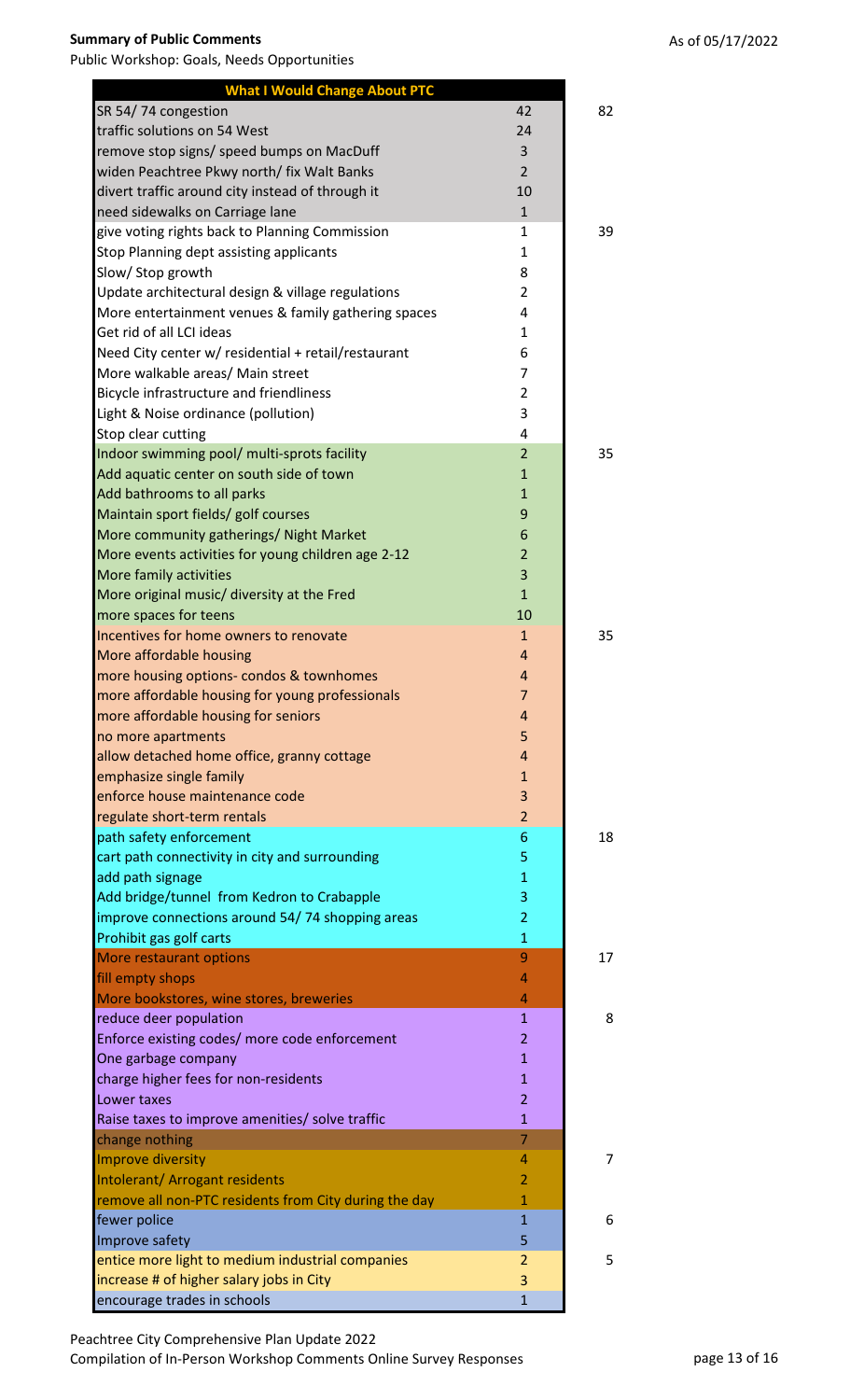| <b>What Progress Can We Make in the Next 5 Years?</b>        |                         |    |
|--------------------------------------------------------------|-------------------------|----|
| Develop by-passes around 54/74                               | 10                      | 64 |
| Do not open up TDK                                           | $\mathbf{1}$            |    |
| figure out traffic/ fix 54/74                                | 39                      |    |
| reduce traffic                                               | 8                       |    |
| repave Crosstown Road                                        | 1                       |    |
| <b>Make MacDuff 4 lanes</b>                                  | $\mathbf{1}$            |    |
| need public transportation                                   | $\overline{4}$          |    |
| update recreational areas                                    | 8                       | 34 |
| bathrooms at all parks                                       | $\overline{2}$          |    |
| Rowing boathouse on Lake Peachtree                           | $\mathbf{1}$            |    |
| Senior Center on south side of City                          | $\mathbf{1}$            |    |
| Buy a golf course and open to the public                     | $\mathbf{1}$            |    |
| Add more family-friendly events                              | $\overline{7}$          |    |
| Add more youth events, more parks for kids                   | $\overline{4}$          |    |
| Add more events for young professionals                      | $\overline{\mathbf{r}}$ |    |
| goats eat kudzu, open pools to dogs, open container events   | $\mathbf{1}$            |    |
| More places for teens that don't do sports                   | $\overline{4}$          |    |
| Charge fees to users- stop making residents subsidize        | $\mathbf{1}$            |    |
| Keep village concept                                         | 2                       | 27 |
| Rezone Huddleston Road for entertainment                     | 5                       |    |
| More walkable shopping Live Work Play / Main street          | 8                       |    |
| No mixed use                                                 | $\overline{2}$          |    |
| New zoning to protect redevelopment sites                    | $\overline{2}$          |    |
| prohibit apartments                                          | 1                       |    |
| Add more condo-townhome units                                | $\mathbf{1}$            |    |
| Stop building housing/ too dense already                     | 4                       |    |
| allow tiny-home neighborhoods                                | 1                       |    |
| add bike parking ordinance                                   | 1                       |    |
| more restaurants                                             | 5                       | 19 |
| no more fast food restaurants                                | 3                       |    |
| more entertainment places for adults                         | 2                       |    |
| fill empty retail spaces                                     | 9                       |    |
| need better internet                                         | $\overline{2}$          | 14 |
| complete sewer                                               | $\overline{2}$          |    |
| maintain what we have                                        | 10                      |    |
| Complete/ expand the path system                             | 6                       | 13 |
| widen path bridge over Lake Peachtree/54                     | 1                       |    |
| slow down cart speed                                         | 3                       |    |
| Limit # of out-of-city users & electric only                 | 3                       |    |
|                                                              | 6                       | 12 |
| More affordable housing                                      |                         |    |
| Provide housing for seniors                                  | 3                       |    |
| encourage people who can afford to live here- no poor people | $\mathbf{1}$            |    |
| no more apartments                                           | $\overline{2}$          |    |
| Stop bringing jobs to PTC                                    | $\mathbf{1}$            |    |
| Bring high-paying jobs to city                               | 6                       |    |
| Annexation for light industrial                              | 4                       |    |
| more code enforcement                                        | $\mathbf{1}$            | 8  |
| provide single garbage service & recycling                   | $\overline{2}$          |    |
| limit government/ stay conservative                          | $\overline{2}$          |    |
| <b>Raise taxes</b>                                           | $\mathbf{1}$            |    |
| Lower taxes                                                  | $\mathbf{1}$            |    |
| communicate with residents better                            | $\mathbf{1}$            |    |
| Improve Safety/ reduce crime                                 | 9                       |    |
| Improve diversity                                            | $\mathbf{1}$            | 6  |
| More young professionals & families to PTC                   | 5                       |    |
| protect greenspace                                           | 2                       | 5  |
| clean up litter, remove dead trees                           | $\overline{2}$          | 11 |
| stop allowing outdoor burning                                | $\mathbf{1}$            |    |
| Don't change anything<br>County oversight of school board    | 4                       |    |